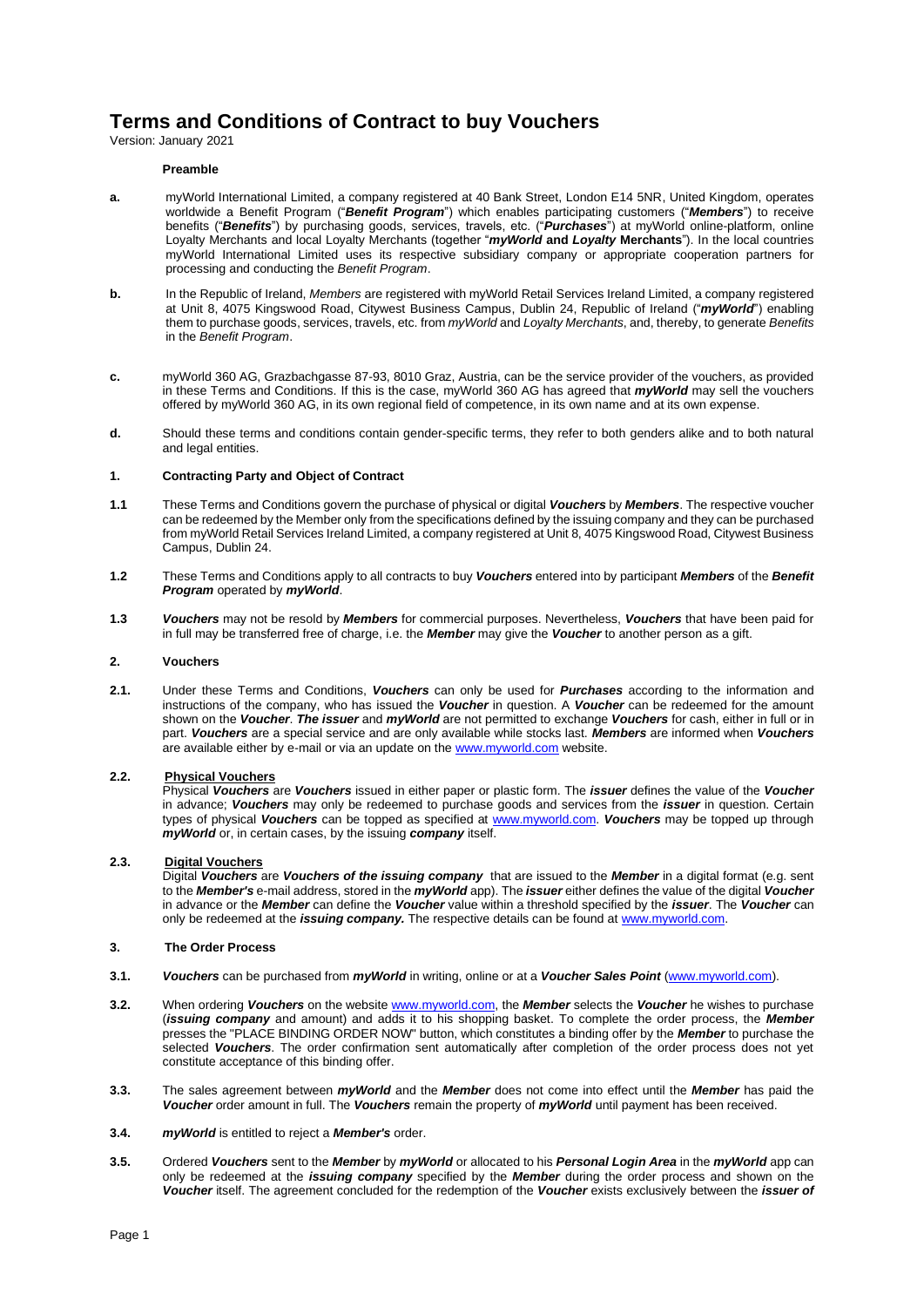*the voucher* and the *Member*. *myWorld* is unable to influence this contractual relationship and is not liable for any claims arising from it.

# **4. Prices, Payment and Delivery**

- **4.1.** The prices listed on [www.myworld.com](http://www.myworld.com/) and specified in the invoice are in Euros including statutory VAT but excluding any shipping costs.
- **4.2.** Delivery charges may apply in addition to the displayed price, and are calculated during the order process at [www.myworld.com.](http://www.myworld.com/) The Member will be notified of these costs prior to completion of the order process.
- **4.3.** The available payment methods will be shown to the Member in the beginning of the order process.
- **4.4.** *myWorld* uses secure courier service providers to ship orders (e.g. UPS, GLS, Fedex, An Post, etc.).
- **4.5.** *Vouchers* will be delivered between three and five working days following receipt of payment.
- **4.6.** Delivery to parcel stations is not possible.

### **5. Statutory Right of Withdrawal**

## **5.1. Right of Withdrawal**

**A** *Member* **has the right to withdraw from this contract within 14 days without giving any reason.** The withdrawal period will expire after 14 days from the day on which a *Member* or a third party specified by the *Member* acquires physical possession of the vouchers.

**To exercise his right of withdrawal, the Member must clearly inform** *myWorld* **in writing (by post or email) of his decision to withdraw from this contract, as follows:**

**myWorld Retail Services Ireland Limited** Unit 8, 4075 Kingswood Road Citywest Business Campus Dublin 24 **Email: service.ie@myworld.com**

The *Member* may use the attached withdrawal form, though this is not obligatory. To meet the withdrawal deadline, it is sufficient for the *Member* to send a communication concerning the exercise of his right of withdrawal before the withdrawal period has expired.

# **5.2. Effects of Withdrawal**

Should a *Member* withdraw from this contract, *myWorld* will reimburse the *Member* for all payments made by the *Member* to *myWorld*, including any delivery costs (though excluding any additional costs incurred by the *Member* selecting a delivery option other than cheapest standard delivery option offered by *myWorld*), without delay but no later than 14 days following the day on which *myWorld* received the *Member's* notification of withdrawal. To reimburse these payments, *myWorld* will use the same payment option as used by the *Member* for the original transaction unless expressly agreed otherwise with the *Member*; the *Member* will not be required to pay any fees for this transaction. *myWorld* can refuse reimbursement until it has received the *Vouchers* or the *Member* has provided evidence that he has returned the *Vouchers*, whichever occurs first.

Any *Benefits* due or already allocated to the *Member* from the terminated contract must be returned to *myWorld*.

The *Member* must return the *Vouchers* to the address below without delay but no later than 14 days following the day on which *myWorld* received the *Member's* notification of withdrawal:

#### **myWorld Retail Services Ireland Limited**

Unit 8, 4075 Kingswood Road Citywest Business Campus Dublin 24

The deadline is deemed to have been met if the *Member* despatches the *Vouchers* prior to the 14-day deadline. The *Member* bears any direct costs for returning the *Vouchers*.

The *Member* is only liable for any diminished value of the *Vouchers* resulting from handling other than what is necessary to establish the nature, characteristics and functioning of the *Vouchers*.

## **Expiry of the Right of Withdrawal**

The Member is not entitled to withdraw from a contract for Vouchers that have been already redeemed either in whole or in part.

#### **Sample withdrawal form**

(If you wish to withdraw from this contract to buy vouchers, please fill out this form and sent it back to us by post or e-mail) to:-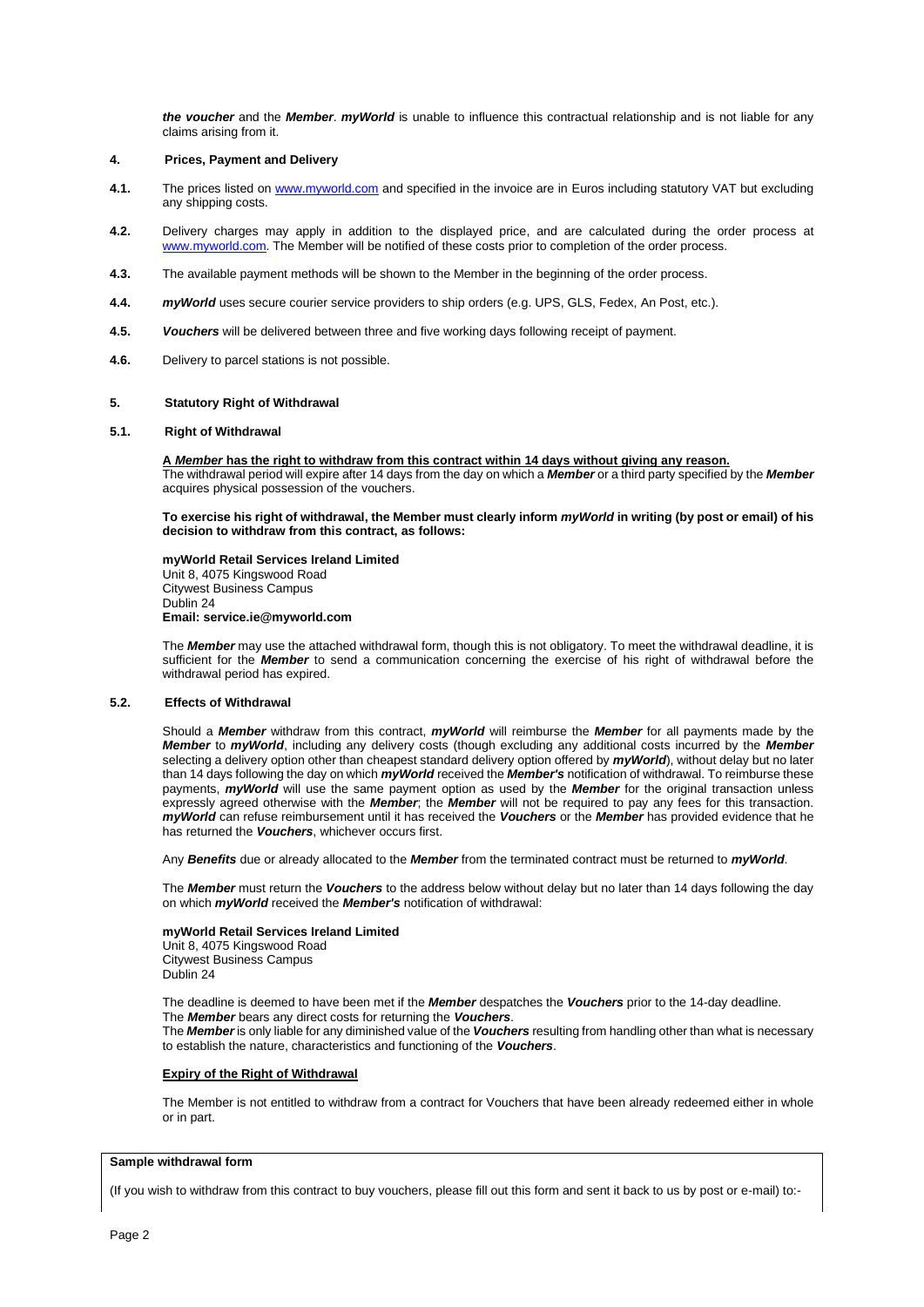**myWorld Retail Services Ireland Limited** Unit 8, 4075 Kingswood Road Citywest Business Campus Dublin 24

**OR**

# **E-Mail: service.ie@myworld.com**

I/We (\*) hereby give notice that I/we (\*) withdraw from my/our (\*) contract of sale for the following vouchers (\*):

Ordered on (\*) / received on (\*)

Member name:

Member address:

Member signature (only required if sent by post):

**Date** 

## **6. Returns and Complaints**

**6.1.** Any *Voucher* sent by *myWorld* or purchased online cannot be returned and payments cannot be reimbursed. This does not apply for the circumstances described under Clause 6.

## **6.2. Transport Damage**

Whenever possible, visible transport damage must be immediately reported to the carrier. The *Member* must also report visible transport damage to *myWorld* without delay. The *Member's* statutory warranty remains unaffected. Damage must be reported to:

**myWorld Retail Services Ireland Limited** Unit 8, 4075 Kingswood Road Citywest Business Campus Dublin 24 **Email: service.ie@myworld.com**

# **6.3. Delivery of incorrect vouchers**

Should a *Member* receive a delivery of incorrect vouchers, and not those ordered, a complaint can be raised within 14 days of receipt of the incorrect delivery. The *Member* undertakes to return the incorrect *Vouchers*, unused, within 14 days of receipt. The *Member's* statutory rights remains unaffected. Complaints must be sent to: **myWorld Retail Services Ireland Limited** Unit 8, 4075 Kingswood Road Citywest Business Campus Dublin 24

**Email: service.ie@myworld.com**

# **7. Liability**

- **7.1.** *myWorld* is liable without limitation for damages arising from loss of life, personal injury or damage to health caused by an intentional or negligent breach of duty by *myWorld*.
- **7.2.** *myWorld* is also liable without limitation for other damages arising from an intentional breach of *myWorld's* duties.
- **7.3.** For other damages caused by a grossly negligent breach of *myWorld*'s duties, *myWorld*'s liability is limited to foreseeable damage.
- **7.4.** *myWorld* accepts only limited liability for foreseeable damages resulting from a negligent breach of obligations, which are fundamental for the adequate and proper performance of the contract and on whose fulfilment the *Member* accordingly trusts and may trust (cardinal obligations).
- **7.5.** In so far as the liability of *myWorld* is limited or excluded, such limitations or exclusions will also apply for the personal liability of *myWorld* employees, legal representatives, agents and subcontractors.
- **7.6.** Any further claims for damages are excluded, subject to the following information in Clause 7.7. This especially applies to initial deficiencies where liability is independent of blame.
- **7.7.** The limitations and exclusions of liability pursuant to this Clause 7.1 to 7.6 will in no way affect the liability of *myWorld* in compliance with the mandatory legal provisions of the Consumer Protection laws.
- **7.8.** *myWorld* will assume no liability for the illegal redemption of *Vouchers* that are lost or stolen once collected from a *myWorld* office, dispatched to a *Member* by post or sent to a *Member* online.